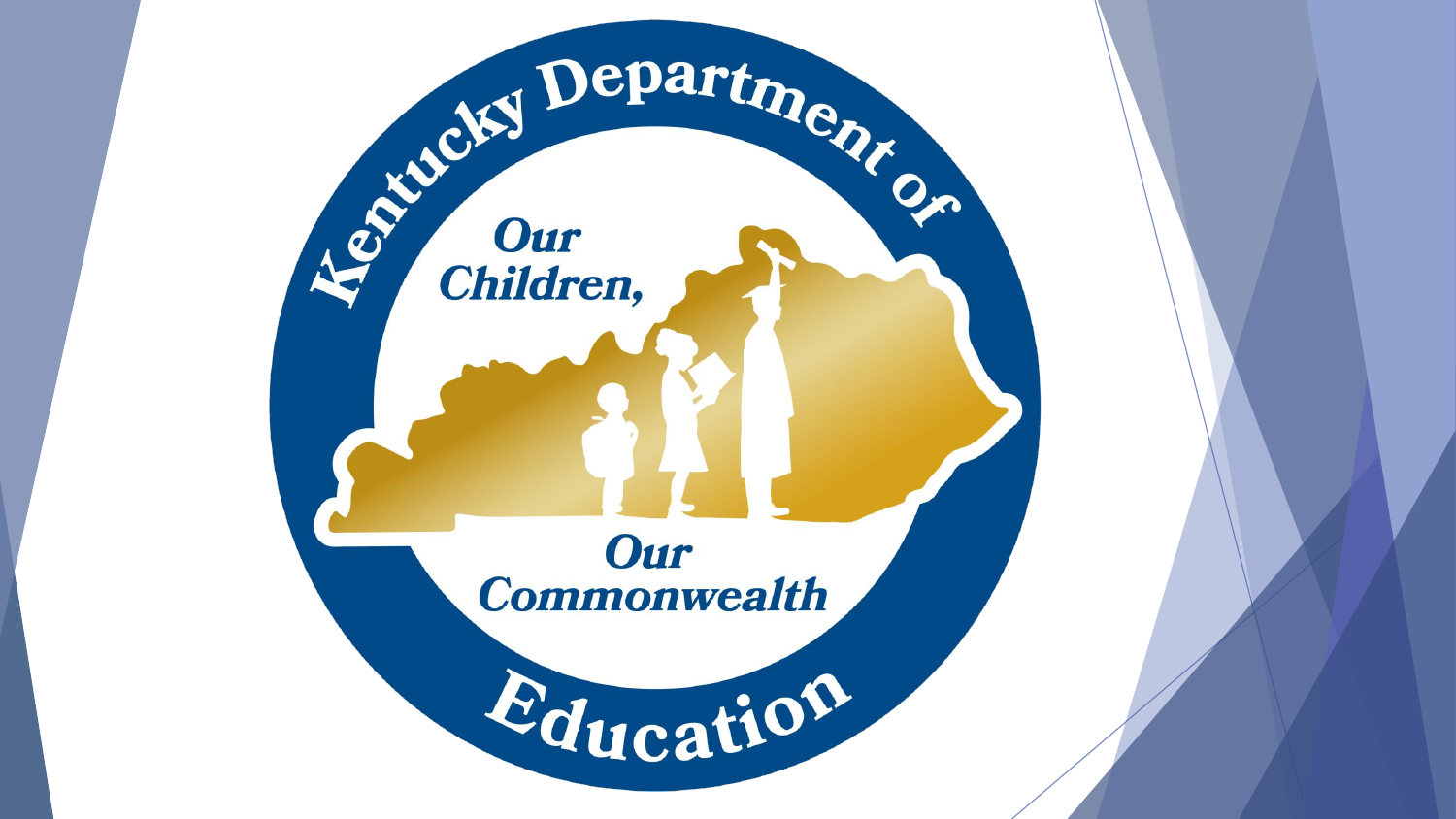# Title IV, Part A Comprehensive Needs Assessment

Division of Student Success

Office of Continuous Improvement and Support

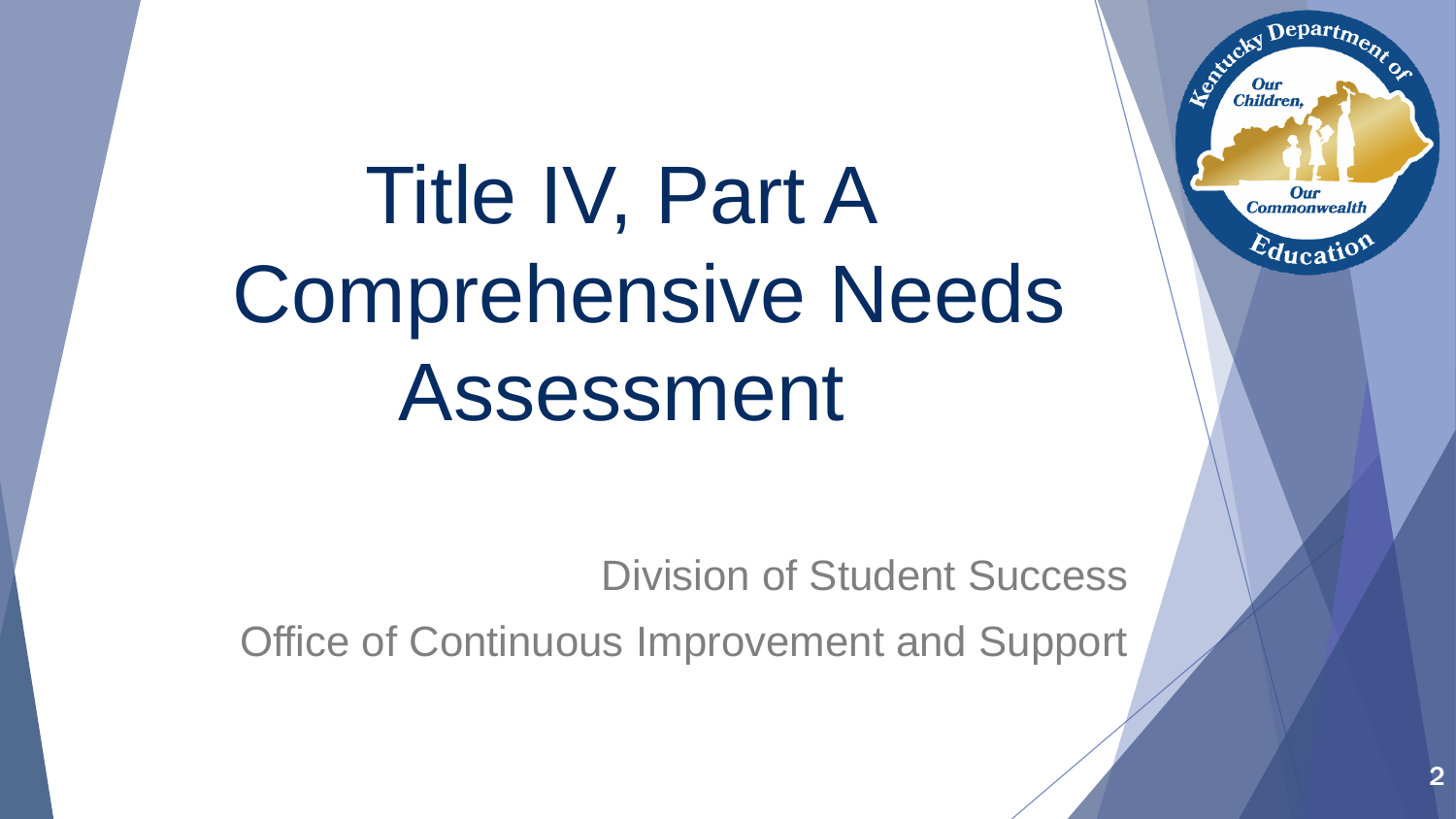#### Needs Assessment

Must be comprehensive and examine areas for improvement related to students' access to well-rounded educational opportunities, learning conditions that cultivate a safe and healthy environment for students, and effective use of technology. (ESEA section 4106(d)

(SSAE Non-Regulatory Guidance p.15-16)

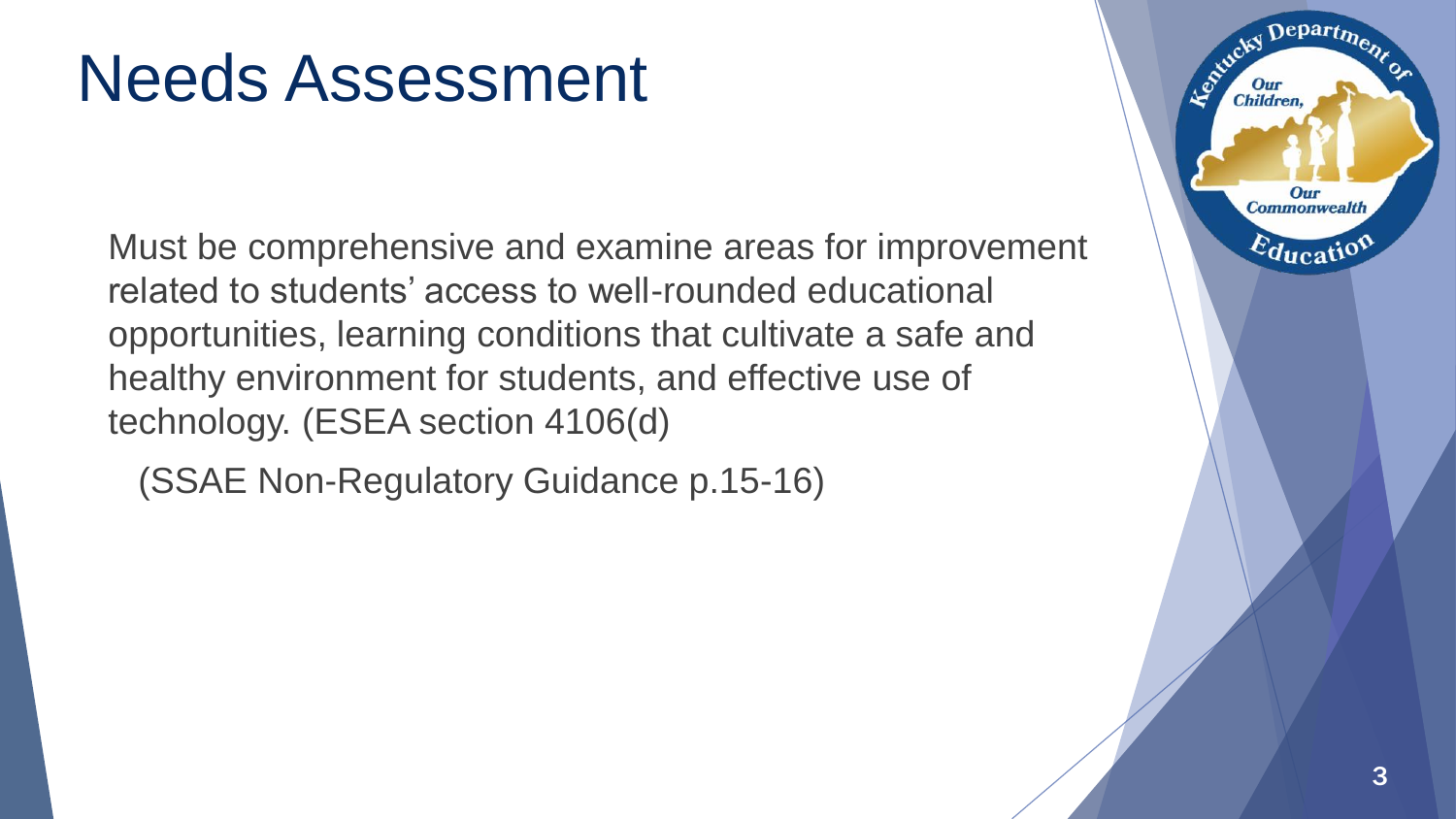# Comprehensive Needs Assessment

- ▶ Districts can use their CDIP as a Comprehensive Needs Assessment
- ▶ Districts can use different needs assessments for each Title IV, Part A content area.
- ▶ Examples of Comprehensive Needs Assessments and resources are located on the Title IV, Part A website.

 $\epsilon$  Depart<sub>m</sub>

Our **Commonwealth** 

 $E_{\text{ducati}}$ 

**Children**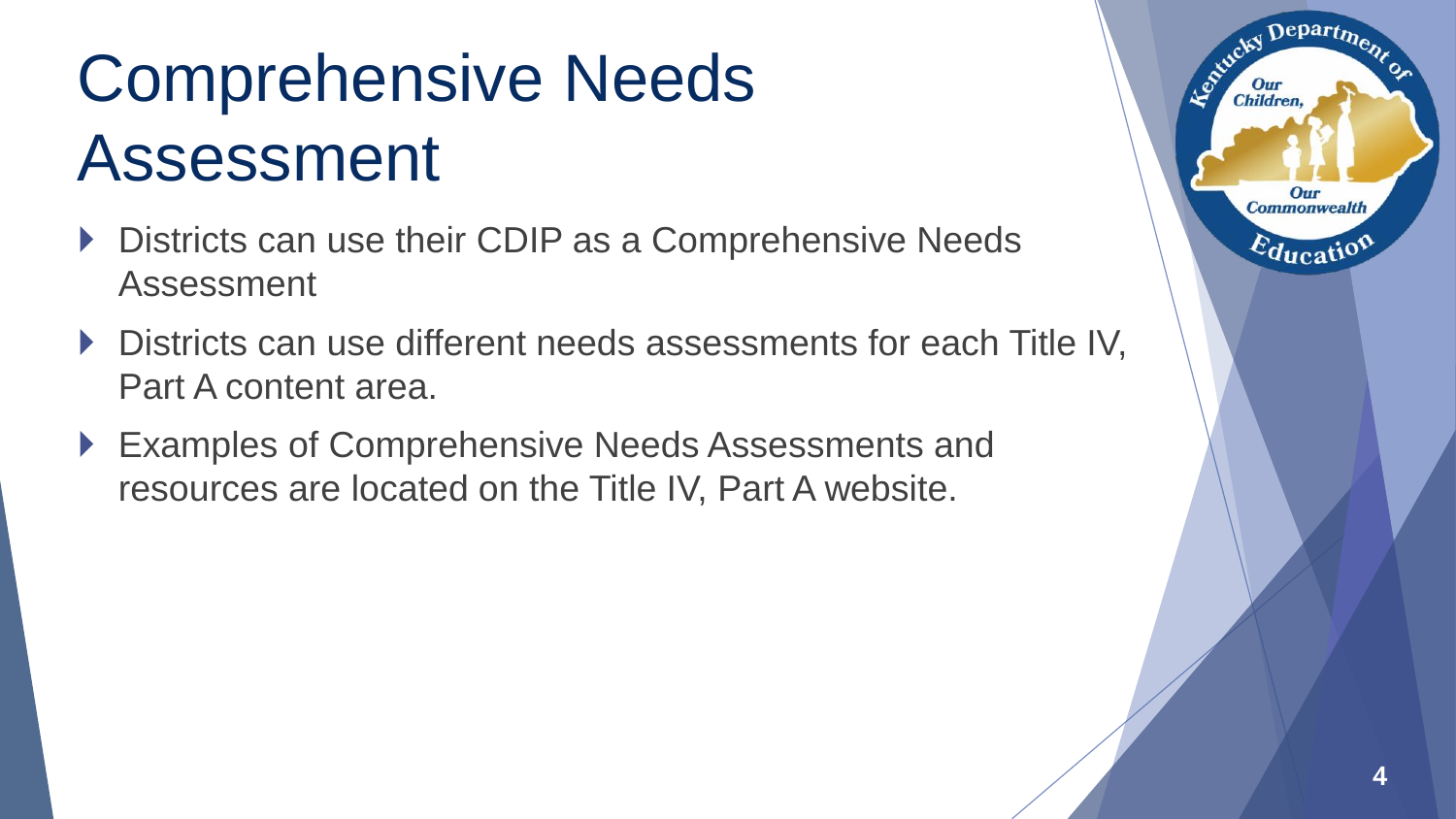# Using Results of Needs Assessment

- ▶ Stakeholders should examine the data and select relevant evidence-based activities that address need
- Activities should focus on getting to the potential root causes of the needs identified
- Activities should align with the needs identified in the Comprehensive Needs Assessment

 $Depart_{D}$ 

Our **Commonwealth** 

 $E_{\text{ducati}}$ 

**Children**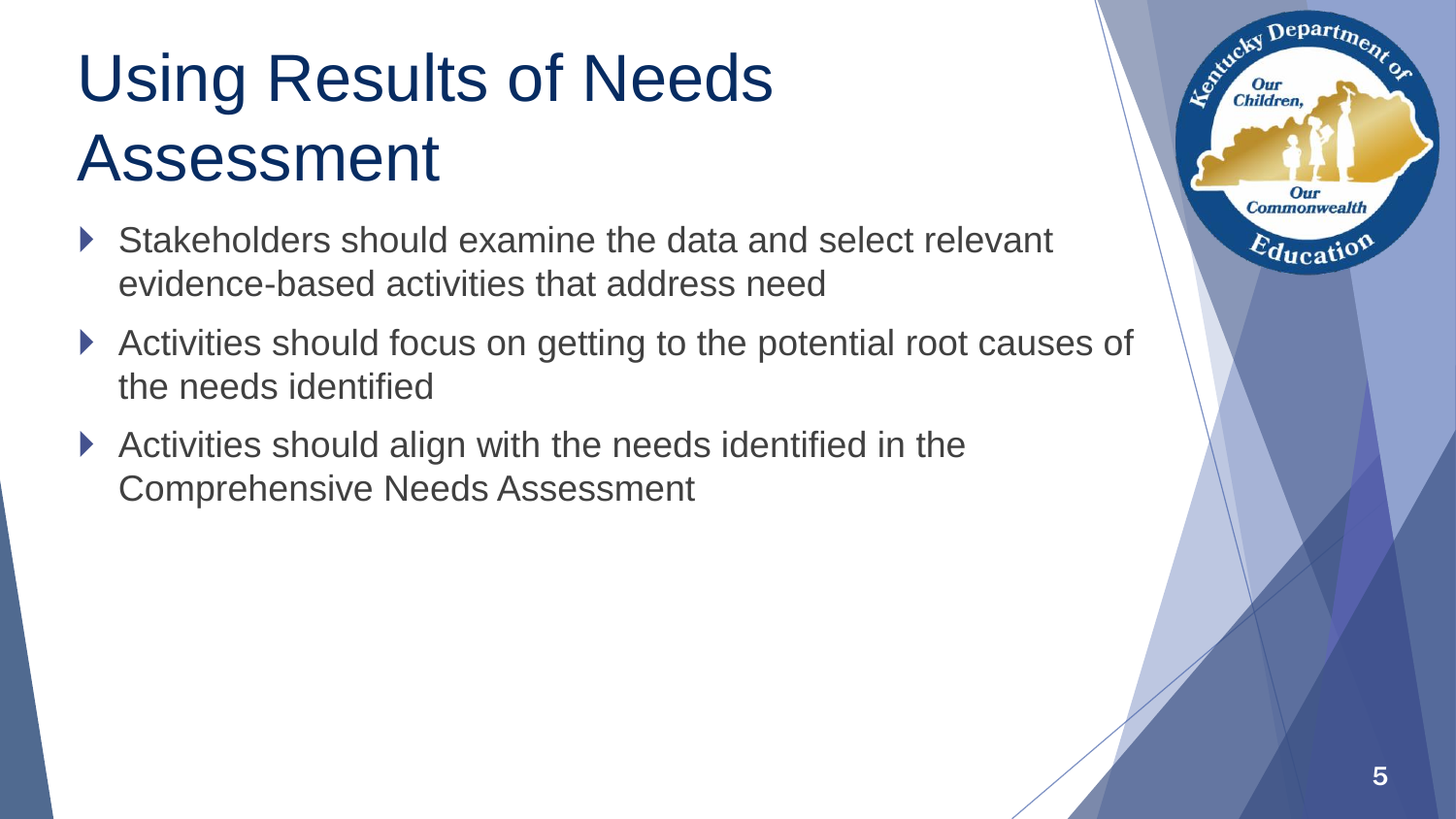# Selecting Activities

- ▶ Activities and programs should align with the needs assessment.
	- If the district identifies a strong need in college and career readiness and selects to use funds to support a college and career coach, this would be allowable.
	- If the district instead decides to implement a new music and art curriculum to increase student exposure, this activity does not line up with the needs assessment and would not be allowable.

Depart<sub>m</sub>

Our **Commonwealth** 

 $E_{\text{ducati}}$ 

Children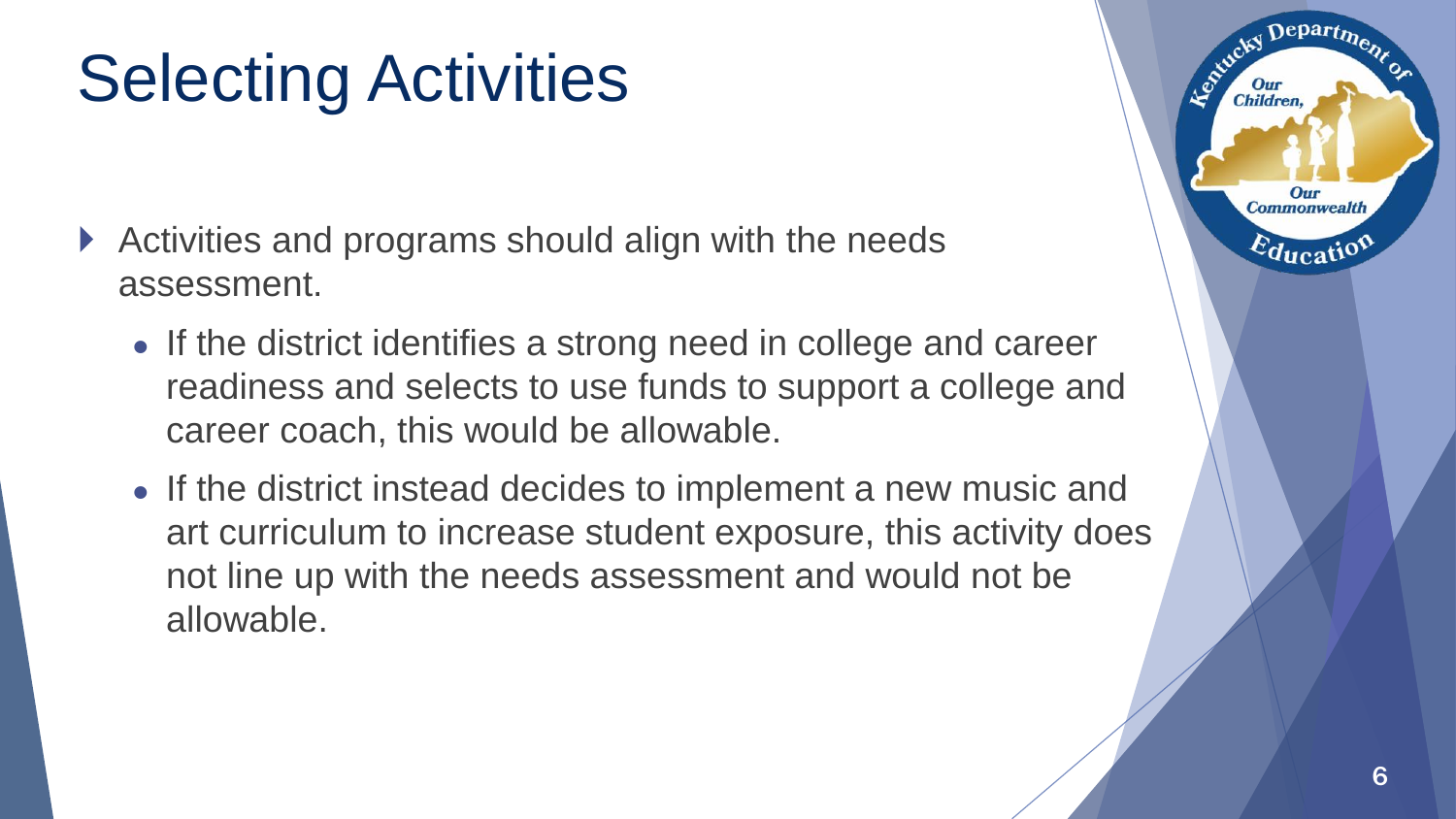#### Assessing Effectiveness of Activities

- District should monitor the implementation of the program by:
	- Collecting information on how the activity is working
	- Analyze data to evaluate the effectiveness of the program
	- Examine how the activity is working
	- Use information to make decisions about mid-course correction, steps for continuous improvement, and next steps.

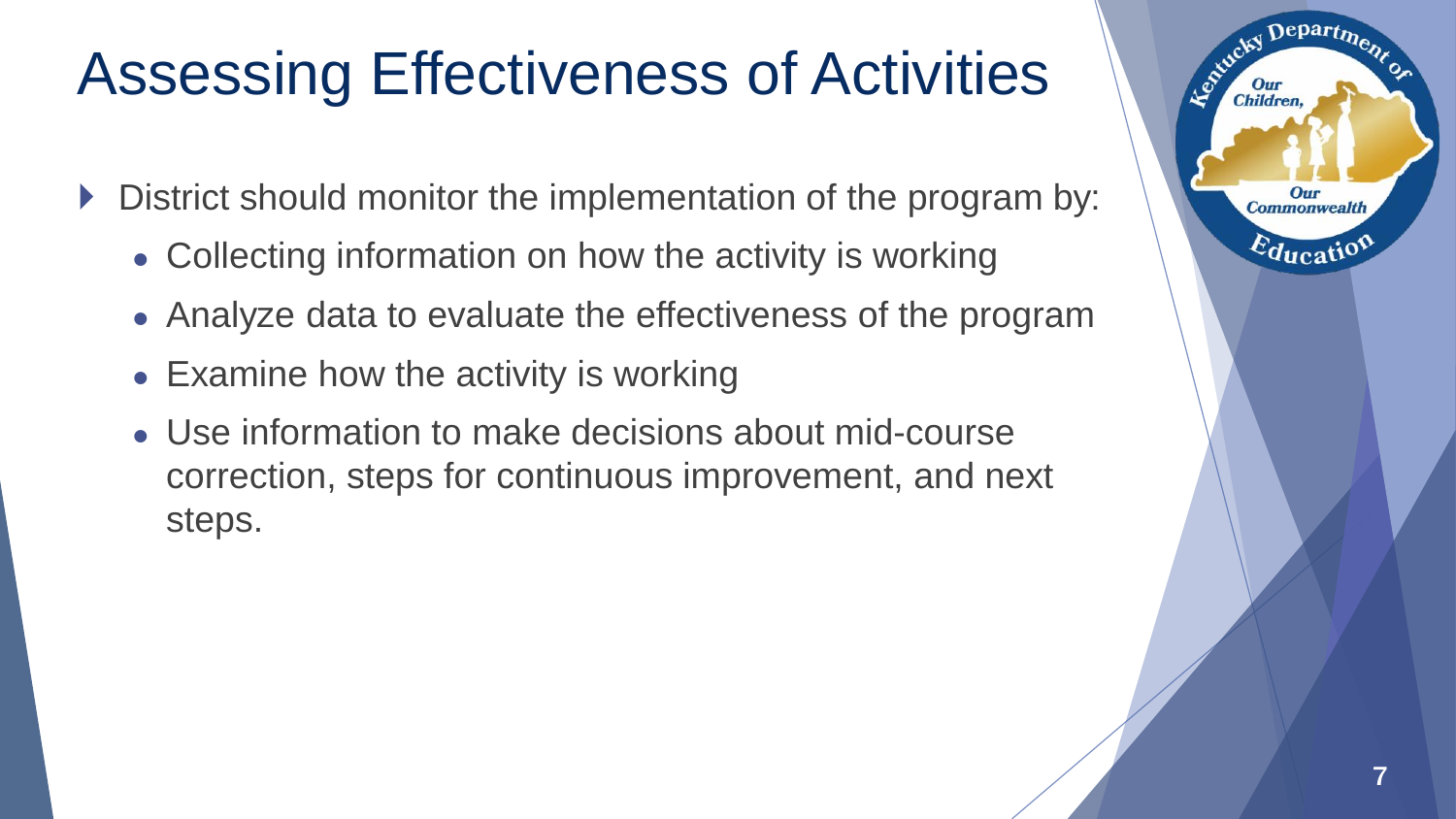### Examine and Reflect

 $\triangleright$  Examine how the activity is working

- Performance monitoring tracking data
- Evaluations/Surveys
- ▶ Use information to guide decisions
	- Making mid-course corrections
	- Steps for continuous improvement
	- Next steps